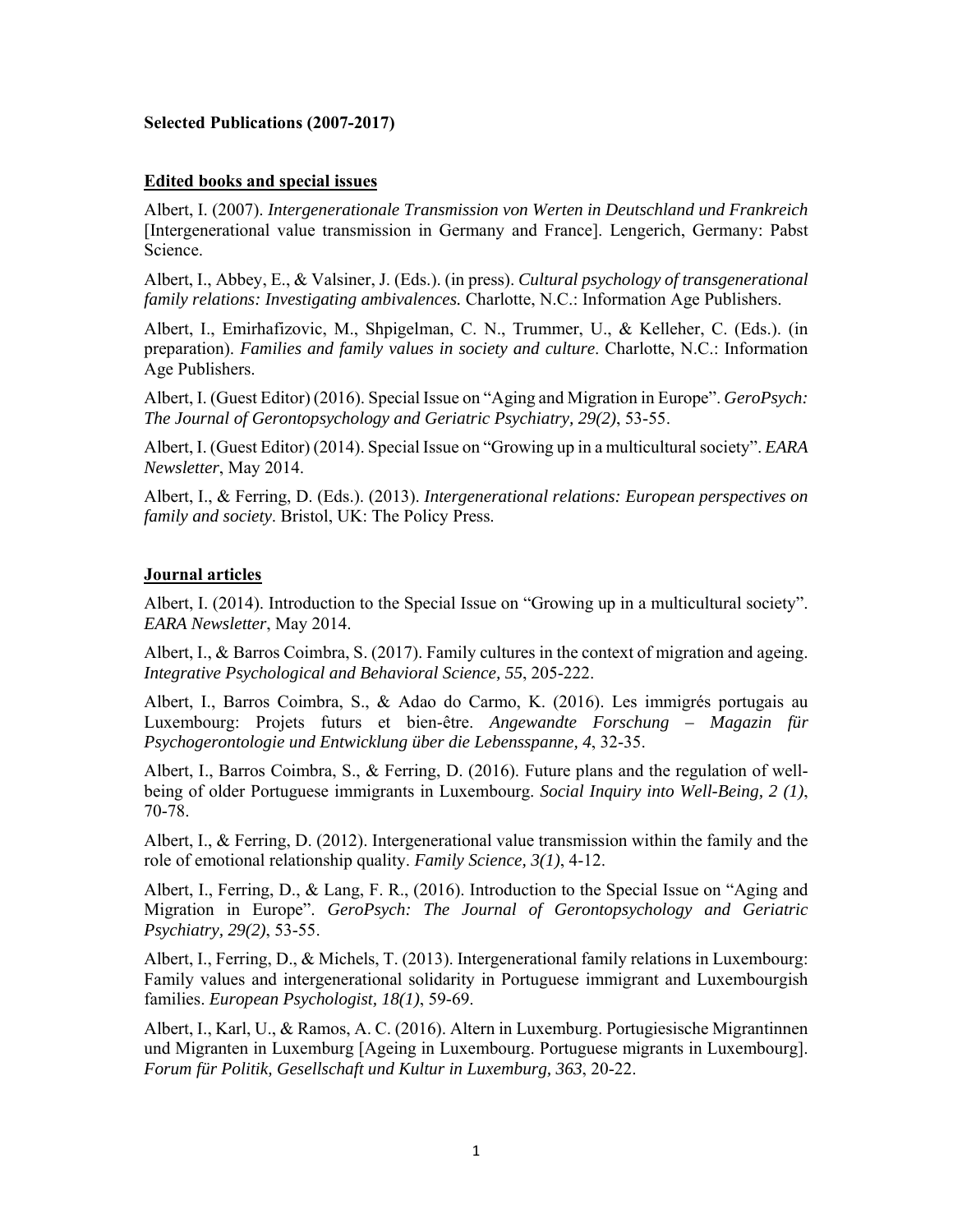Albert, I., Labs, K., & Trommsdorff, G. (2010). Are older adult German women satisfied with their lives? On the role of life domains, partnership status, and self construal. *GeroPsych – The Journal of Gerontopsychology and Geriatric Psychiatry, 1,* 39-49*.*

Albert, I., Mayer, B., & Zheng, G. (2009). Value of Children and Intergenerational Relations: European and Asian Perspectives. *Zeitschrift für Soziologie der Erziehung und Sozialisation, 29,* 323-331.

Albert, I., & Steinhoff, A. (2016). Intergenerationale Ambivalenz in Eltern-Kind-Beziehungen im Jugend- und jungen Erwachsenenalter [Intergenerational ambivalence in parent-childrelations in adolescence and young adulthood]. *Zeitschrift für Soziologie der Erziehung und Socialisation, 36(2)*, 178-194.

Albert, I., & Trommsdorff, G. (2014). The role of culture in social development over the life span: An interpersonal relations approach. *Online Readings in Psychology and Culture, 6(2)*.

Albert, I., Trommsdorff, G., & Sabatier, C. (2011). Patterns of relationship regulation: German and French adolescents' perceptions with regard to their mothers. *Family Science, 2(1)*, 58-67.

Mayer, B., Trommsdorff, G., Friedlmeier, M., Lubiewska, K., Barni, D., Kasearu, I., & Albert, I. (2015). The roles of religiosity and affluence for adolescents' family orientation: Multilevel analyses of 18 cultures. *Italian Journal of Sociology of Education, 3*, 47-88.

Michels, T., Albert, I. & Ferring, D. (2011). Psychologische Ambivalenz in Eltern-Kind Beziehungen: Entwicklung und teststatistische Überprüfung eines Instrumentes zur direkten Konstruktabbildung [Psychological ambivalence in parent-child relations: On the development and the psychometric evaluation of a questionnaire for direct assessment]. *Diagnostica, 57(1)*, 39-51.

Michels, T., Albert, I., & Ferring, D. (2011). Emotional relations with grandparents and received support: The adolescent view. *Journal of Intergenerational Relations, 9 (3),* 1-17.

Schwarz, B., Albert, I., Trommsdorff, G., Zheng, G., Shi, S., & Nelwan, P. R. (2010). Intergenerational support and life satisfaction: a comparison of Chinese, Indonesian, and German elderly mothers. *Journal of Cross-Cultural Psychology, 41(5-6)*, 706-722.

Tõugu, P., Kasearu, K., Talves, K., & Albert, I. (2017). Independence and interdependence values in changing societies: A three-generation comparative study in Estonia, Germany, and Russia. *Studies of Transition States and Societies, 9*(2), 41-58.

Voss, J., Albert, I., & Ferring, D. (2014). Language use and value orientations in multinational work teams in Luxembourg: Conflict or harmony? *International Journal of Intercultural Relations, 41*, 192-196.

Ziehm, J., & Albert, I. (2013). Report on the international workshop "Value of Children and Intergenerational Relations", March 29th to 30th, 2012, at the University of Konstanz, organized by Gisela Trommsdorff and Bernhard Nauck. *Zeitschrift für Soziologie der Erziehung und Sozialisation, 33*, 108-109.

Ziehm, J., & Albert, I. (2013). New developments and recent research questions in the project "Value of Children and Intergenerational Relations". *Diskurs Kindheits- und Jugendforschung, 8*, 113-118.

#### **Book chapters**

Albert, I., Barros Coimbra, S., & Ferring, D. (2016). Intergenerational family relations in Luxembourg: Adult children and their ageing parents in migrant and non-migrant families. In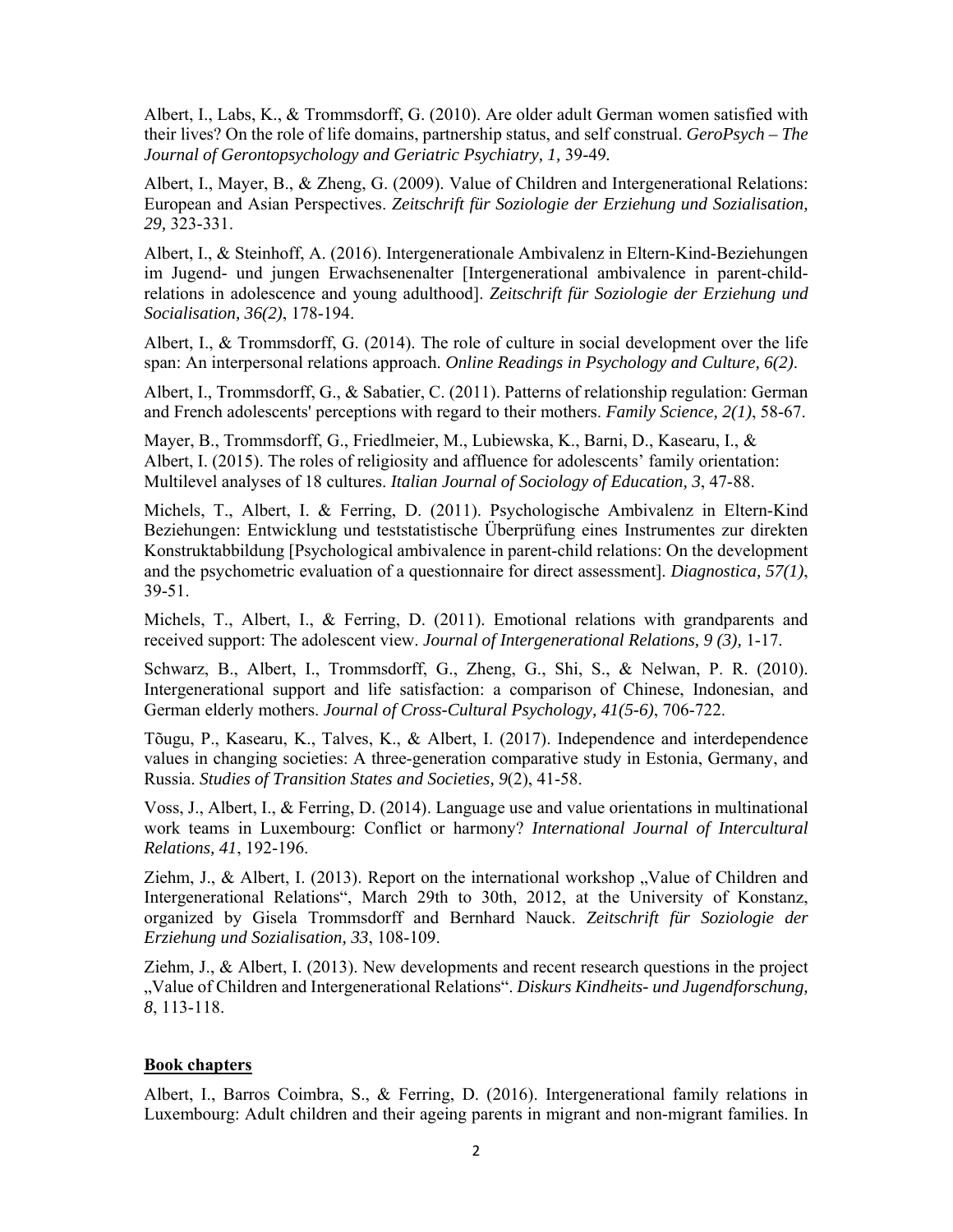C. Roland-Lévy, P. Denoux, B. Voyer, P. Boski & W. K. Gabrenya Jr. (Eds.), *Unity, diversity and culture: Research and Scholarship Selected from the 22nd Congress of the International Association for Cross-Cultural Psychology* (pp. 62-68). Melbourne, Florida USA: International Association for Cross-Cultural Psychology.

Albert, I., & Ferring, D. (2013). Grandparent-grandchild relations in a changing society: different types and roles. In I. Albert & D. Ferring (Eds.), *Intergenerational relations: European perspectives on family and society* (pp. ). Bristol, UK: The Policy Press.

Albert, I., & Ferring, D. (in press). Adolescents' and emerging adults' experience of ambivalence toward parents during the process of individuation: Being caught between autonomy and relatedness? In I. Albert, E. Abbey, & J. Valsiner (Eds.), *Cultural psychology of transgenerational family relations: Investigating ambivalences.* Charlotte, N.C.: Information Age Publishers.

Albert, I., Michels, T., & Ferring, D. (2010). Patterns of intergenerational support and reciprocity. In R. Zukauskiene (Ed.), *Proceedings of the XIV European Conference on Developmental Psychology ECDP* (pp. 321-326). Bologna, Italy: Medimond.

Albert, I. & Trommsdorff, G. (2013). Idiozentrismus-Allozentrismus [Idiocentrism-Allocentrism]. In M. Wirtz (Ed.), *Dorsch Psychologisches Wörterbuch* (p. 731). Bern, CH: Hans Huber.

Albert, I., Trommsdorff, G., & Mishra, R. C. (2007). Parenting and adolescent attachment in India and Germany. In G. Zheng, K. Leung & J. Adair (Eds.), *Perspectives and progress in contemporary cross-cultural psychology* (pp. 97-108). Beijing: China Light Industry Press.

Albert, I., Trommsdorff, G., & Wisnubrata, L. (2009). Intergenerational transmission of values in different cultural contexts: A study in Germany and Indonesia. In A. Gari & K. Mylonas (Eds.), *Quod Erat Demonstrandum: From Herodotus' ethnographic journeys to cross-cultural research* (pp. 221-230)*.* Athens: Pedio.

Barros, S., Albert, I., & Ferring, D. (2017) Migrating identities: Affective dialogues across generations. In O.V. Lehmann & J. Valsiner (Eds.), *Deep experiencing. Dialogues within the self* (pp. 51-64). SpringerBriefs in Psychology and Cultural Developmental Science. doi: 10.1007/978-3-319-68693-6\_5

Barros Coimbra, S., Albert, I., Ferring, D., & Assaad Azzi (2016). Acculturation strategies of young Immigrants living in Belgium: The view of young Belgian nationals. In C. Roland-Lévy, P. Denoux, B. Voyer, P. Boski & W. K. Gabrenya Jr. (Eds.), *Unity, diversity and culture: Research and Scholarship Selected from the 22nd Congress of the International Association for Cross-Cultural Psychology* (pp. 188-196). Melbourne, Florida USA: International Association for Cross-Cultural Psychology.

Barros Coimbra, S., Albert, I., & Ferring, D. (in press). Migrating identities: Affective dialogues across generations. In O. Lehman & J. Valsiner (Eds.), *Deep experiencing: Dialogues within the self.* Springer Books.

Michels, T., Albert, I., Ferring, D., & Filipp, S.-H. (2010). To give is better than to receive – Reciprocity in parent-child relations. In R. Zukauskiene (Ed.), *Proceedings of the XIV European Conference on Developmental Psychology ECDP* (pp. 381-386). Bologna, Italy: Medimond.

Tesch-Römer, C. & Albert, I. (2012). Kultur und Sozialisation [Culture and socialisation]. In W. Schneider & U. Lindenberger (Eds., Oerter/Montada), *Entwicklungspsychologie* (7. Auflage, pp. 137-156). Weinheim: Beltz Verlag.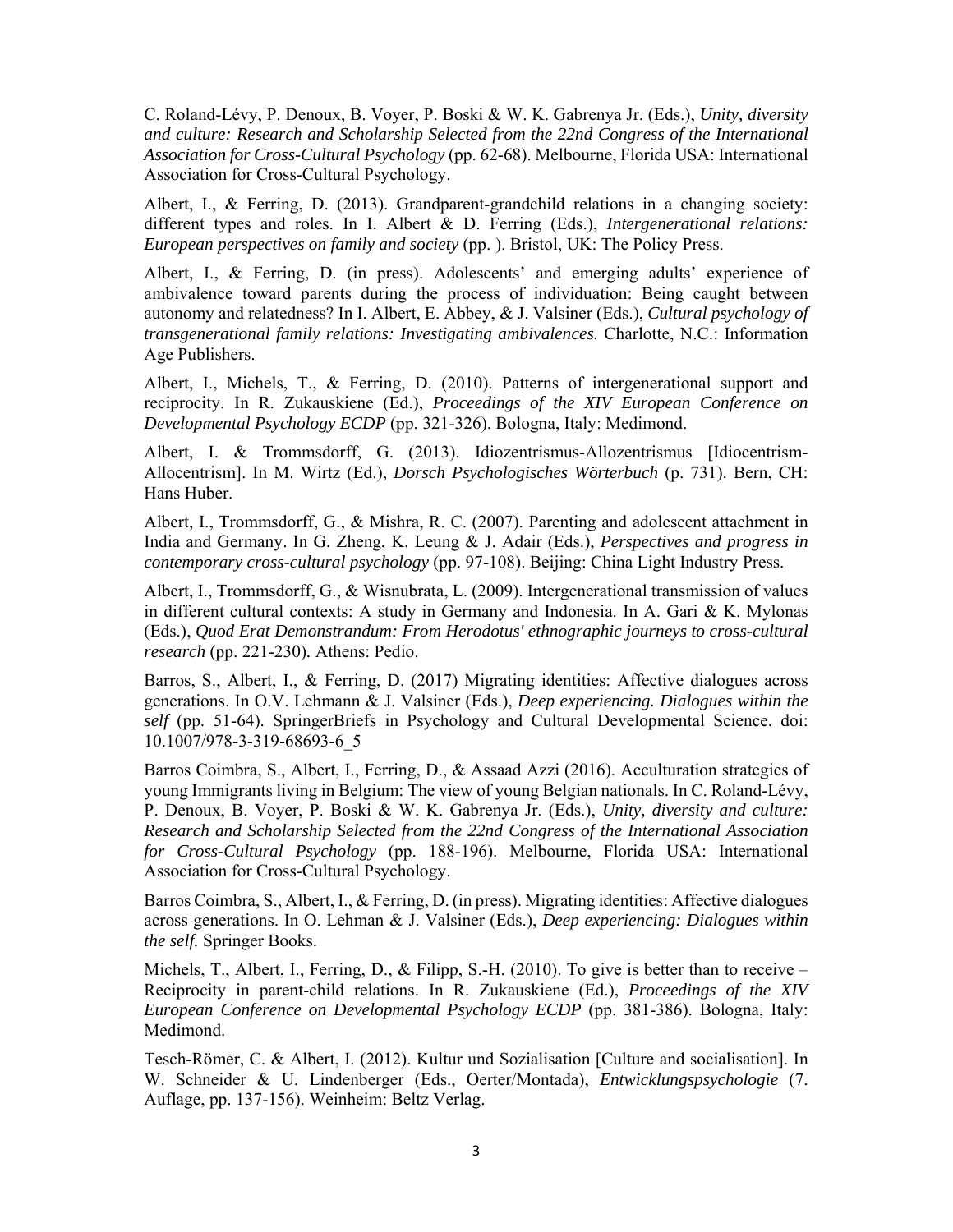Trommsdorff, G., & Albert, I. (2009). Kulturvergleich von Beziehungsqualität in Mehrgenerationenfamilien aus psychologischer Sicht [Cultural comparison of relationship quality in multigenerational families from a psychological perspective]. In H. Künemund & M. Szydlik (Eds.), *Generationen – Multidisziplinäre Perspektiven* (pp. 119-134). Wiesbaden, Germany: Verlag für Sozialwissenschaften.

Ziehm, J., Trommsdorff, G., & Albert, I. (2013). Erziehungsstil [Parenting style]. In M. Wirtz (Ed.), *Dorsch Psychologisches Wörterbuch* (p. 496). Bern, CH: Hans Huber.

### **Organisation of Conferences, Symposia and Workshops**

### **2018**

Albert, I. (2018, April) (Local Organizer). *Final INTERFASOL conference*. University of Luxembourg, Belval, April 18-20, 2018.

Albert, I. (2018, September). *Family, migration, and intergenerational solidarity*. Invited symposium at the 9th Congress of the European Society on Family Relations (ESFR) in Porto, Portugal, September 5-8, 2018.

### **2017**

Albert, I., Barros Coimbra, S., Ferring, D., & Valsiner, J. (2017, June). *Closing event of the IRMA project*. Day 1: Occasional seminar on "Making Change in Human Life Course", Day 2: Public lecture on "Entre Intégration et Immigration au Luxembourg". Day 3: International expert meeting on "Intergenerational Relations in the light of Migration and Ageing – IRMA". University of Luxembourg, Luxembourg, June 7-9, 2017.

### **2016**

Albert, I., & Ferring, D. (2016, May). *Family values in intergenerational transmission.* Symposium at the INTERFASOL Conference, Catholic University of Milan, Italy, May 26 2016.

Albert, I., & Ferring, D. (2016, July). *Intergenerational family solidarity and well-being.* Symposium at the 24th Biennial Meeting of the International Society for the Study of Behavioural Development in Vilnius, Lithuania, July 10-14, 2016.

Ferring, D., & Albert, I. (2016, July). *Intergenerational family solidarity in the context of informal and formal care.* Symposium at the 24th Biennial Meeting of the International Society for the Study of Behavioural Development in Vilnius, Lithuania, July 10-14, 2016.

Steinhoff, A., & Albert, I. (2016, September). *Plurality, change, and continuity in intergenerational family relations: the role of ambivalences*. Symposium at the 8th Congress of the European Society on Family Relations (ESFR) in Dortmund, Germany, August 31- September 3, 2016:

Valsiner, J., Albert, I., & Ferring, D. (2016, February). *Qualitative methodology and generalization from single cases*. INSIDE Occasional Seminar. University of Luxembourg, Luxembourg, February 24, 2016.

Valsiner, J., Albert, I., & Ferring, D. (2016, May) *Interdependent self in a migrating family*. INSIDE Occasional Seminar. University of Luxembourg, Luxembourg, May 2, 2016.

**2015**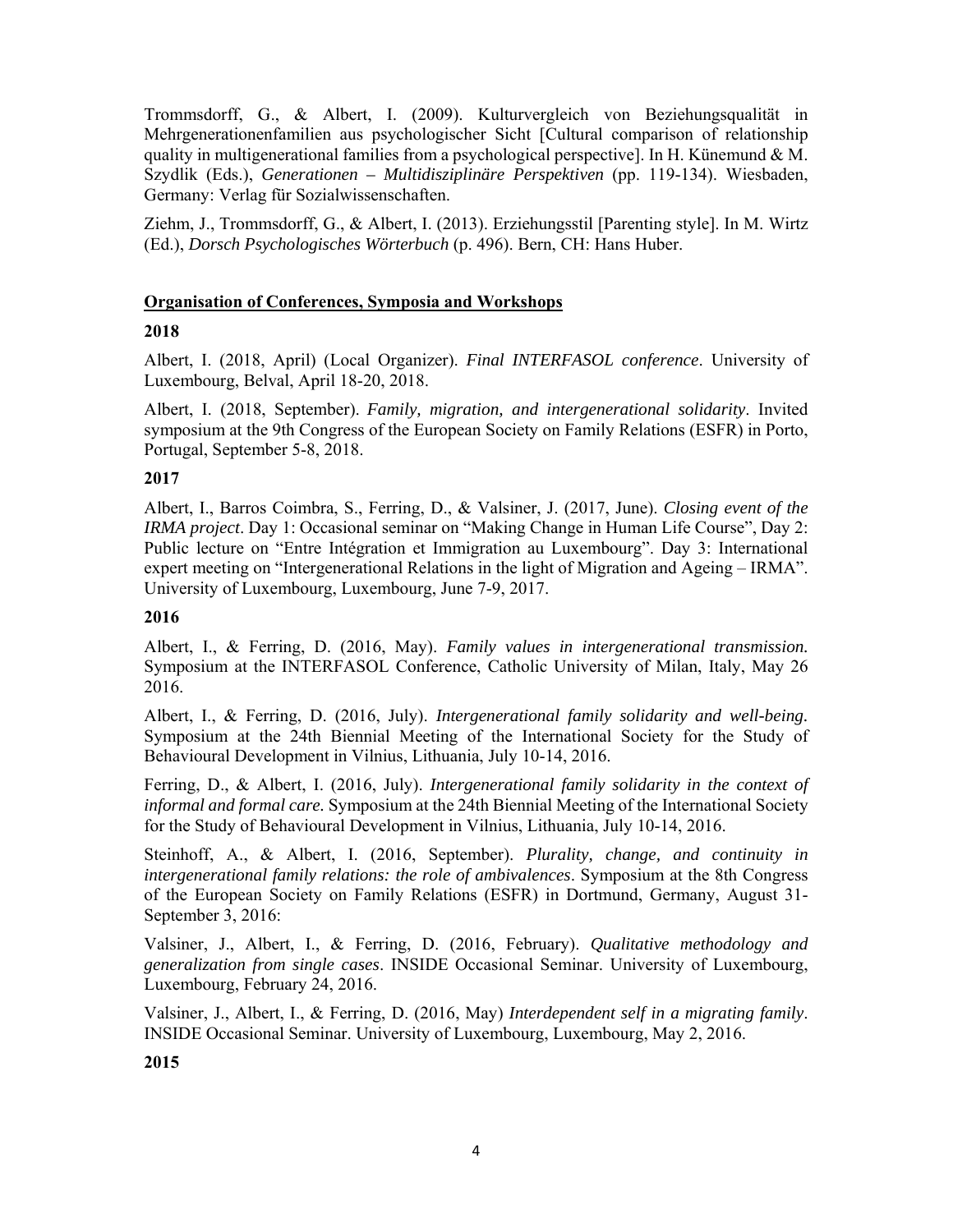Albert, I. (2015, September). *Generations and willingness for intergenerational support.* Symposium at the 17th European Conference on Developmental Psychology in Braga, Portugal, September 8-12, 2015.

Albert, I., & Ferring, D. (2015, July). *Ageing and migration in Europe.* Symposium at the 14th European Congress of Psychology in Milan, Italy, July 7-10, 2015.

Albert, I., & Ferring, D. (2015, November). *Culture, migration, and aging: European perspectives.* Symposium at the 68th Annual Scientific Meeting of the Gerontological Society of America in Orlando, Florida, USA, November 18-22, 2015.

## **2014**

Albert, I., & Ferring, D. (2014, September). *Intergenerational family relations and migration from a life span perspective.* Invited Symposium at the 7<sup>th</sup> Congress of the European Society on Family Relations, Madrid, Spain.

Valsiner, J., & Albert, I. (2014, June). *Ambivalence in intergenerational family relationships. New perspectives on methodology.* International workshop co-sponsored by The Leir Luxembourg Program-Clark University (LLP-CU), Integrative Research Unit on Social and Individual Development (INSIDE), Université du Luxembourg and Niels Bohr Centre of Cultural Psychology, Aalborg Universitet, Denmark, at CEFOS - Centre de Formation et de Séminaires de la CSL, Remich, Luxembourg.

### **2012**

Albert, I., & Escher, F. (2012, August). *Relations towards mothers and fathers in adolescence and emerging adulthood: Different types and developmental outcomes.* Symposium to be held at the 13th Biennial Conference of the EARA (European Association for Research on Adolescence), Isle of Spetses, Greece.

### **2011**

Mayer, B., & Albert, I. (2011, July). *Family values and intergenerational relationships across cultures: Perspectives from the Value-of-Children study.* Symposium at the IACCP Regional Conference, Istanbul, Turkey.

### **2009**

Albert, I., Michels, T., Ferring, D., Boll, T., & Ries, T. (2009, June). *Intergenerational relations – Society, family and individual perspectives.* Workshop at the University of Luxembourg, Walferdange, Luxembourg.

## **2008**

Albert, I., & Ferring, D. (2008, July). *Regulation of relationships within families.* Symposium at the 20th Biennial ISSBD Meeting, Würzburg, Germany.

Albert, I., Mayer, B., & Zheng, G. (2008, May). *Value of Children and intergenerational relations: European and Asian perspectives.* Workshop within the framework of the Annual Asia-Europe Workshop Series 2007/2008 funded by the European Alliance for Asian Studies and the Asia-Europe Foundation, Konstanz, Germany.

Ferring, D., Albert, I., & Michels, T. (2008, March). *1. Workshop on "Intergenerational relations in ageing societies: Emerging topics in Europe",* University of Luxembourg, Walferdange, Luxembourg.

### **2007**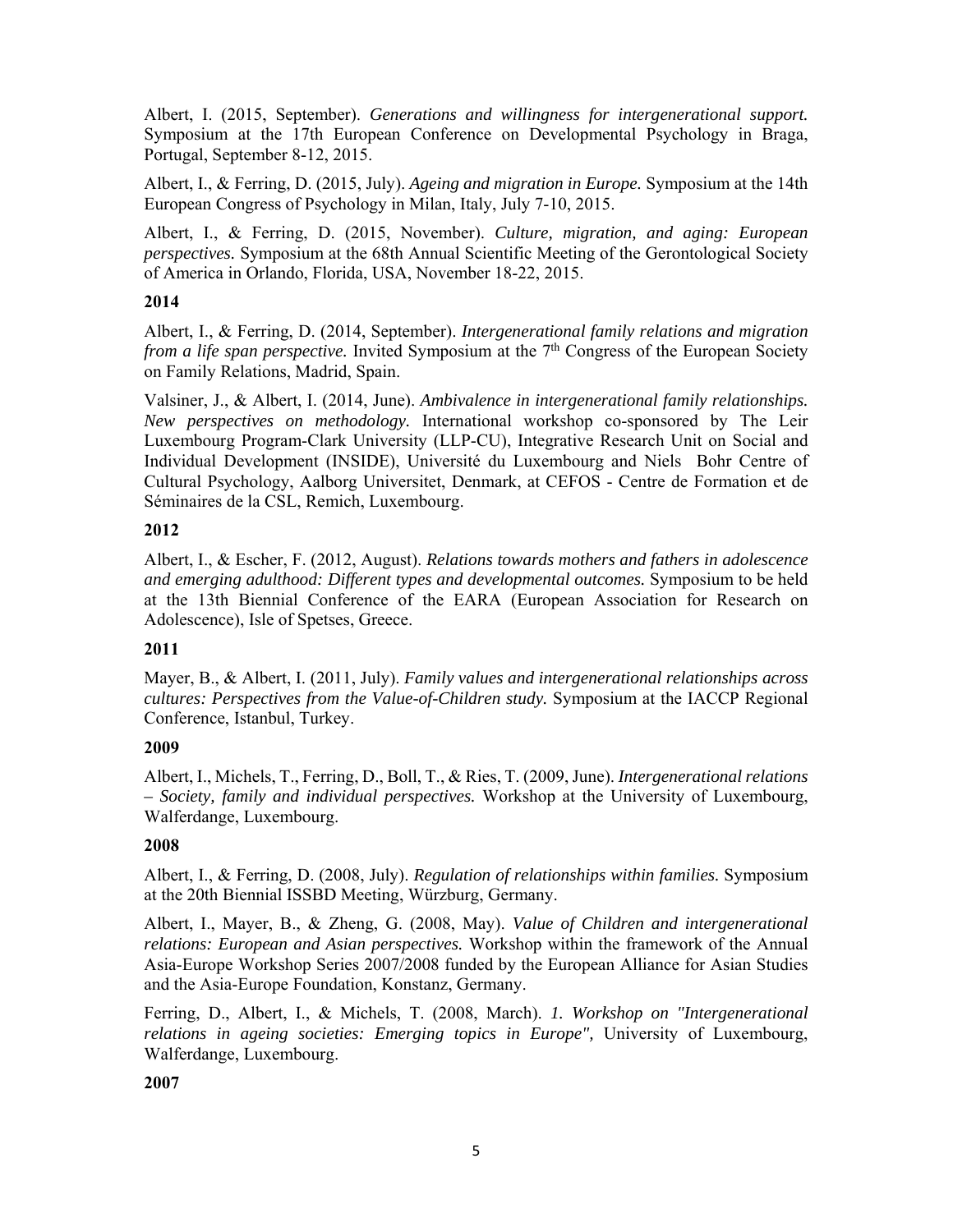Albert, I. (2007, July). *Intergenerational family relations over the life-span.* Symposium at the 13th European Conference on Developmental Psychology, Jena, Germany.

## **Conference presentations & Invited lectures**

### **2017**

Albert, I., Barros Coimbra, S., & Ferring, D. (2017, June). *Ambivalenzerfahrungen im Kontext der Individuation im jungen Erwachsenenalter: Autonomie und Verbundenheit in portugiesischen und luxemburgischen Familien in Luxemburg.* Presentation at the Kongress der Schweizerischen Gesellschaft für Soziologie 2017 - Gemeinwohl und Eigeninteresse, Zürich, Switzerland, 21. bis 23. Juni 2017.

Albert, I., Barros Coimbra, S., & Ferring, D. (2017, July). *Intergenerational relationship regulation in the light of migration and ageing: The case of (young) adult children and their parents from Portuguese immigrant and Luxembourgish families*. Presentation at the 15th European Congress of Psychology, Amsterdam, The Netherlands, 11-14 July 2017.

Albert, I., Barros Coimbra, S., & Ferring, D. (2017, July). *"It is in giving that we receive, isn't it?" – Intergenerational family solidarity, reciprocity and subjective well-being in the context of migration.* Presentation at the 9th Regional Conference of the International Association for Cross-Cultural Psychology (IACCP) in Warsaw, Poland.

Albert, I., Lorente, S., Hoffmann, M., & Fickinger, S. (2017, July). *Multiculturalism in Luxembourg: Challenges and opportunities.* Presentation at the 15th European Congress of Psychology, Amsterdam, The Netherlands, 11-14 July 2017.

Barros Coimbra, S., Albert, I., & Ferring, D. (2017, March*). Les immigrants portugais au Luxembourg : Projets futurs et bien-être*. Oral presentation at the Journée d'étude « Vieillissement et mobilités géographiques : Famille, care et migration » in Paris, France, 1 March 2017.

Barros Coimbra, S., Albert, I., & Ferring, D. (2017, July). *"I feel more Luxembourgish, but Portuguese too…" - "What country does have just one culture anyway?" Cultural identities in a Luxembourgish multicultural society.* Presentation at the 9th Regional Conference of the International Association for Cross-Cultural Psychology (IACCP) in Warsaw, Poland.

Barros Coimbra, S., Roth, K., Albert, I., & Ferring, D. (2017, July). *Luxembourgish national identity and natives' perception of immigrants.* Poster at the 9th Regional Conference of the International Association for Cross-Cultural Psychology (IACCP) in Warsaw, Poland.

Kasearu, K., Tõugu, P., Tulviste, I., & Albert, I. (2017, July). *Transmission of independence and interdependence values across three generations in Estonia, Germany and Russia.*  Presentation at the 9th Regional Conference of the International Association for Cross-Cultural Psychology (IACCP) in Warsaw, Poland.

Murdock, E., Albert, I., & Ferring, D. (2017, July). *Changing (multi-) cultural contexts through the lens of the receiving society.* Presentation at the 9th Regional Conference of the International Association for Cross-Cultural Psychology (IACCP) in Warsaw, Poland.

### **2016**

Albert, I. (2016, April). *Adult child-parent relations in the context of migration.* Invited lecture at the COST INTERFASOL - Intergenerational Family Solidarity Across Europe – 2nd Training School Intergenerational Solidarity in a Diverse World, Porto, Portugal, April 04-08 2016.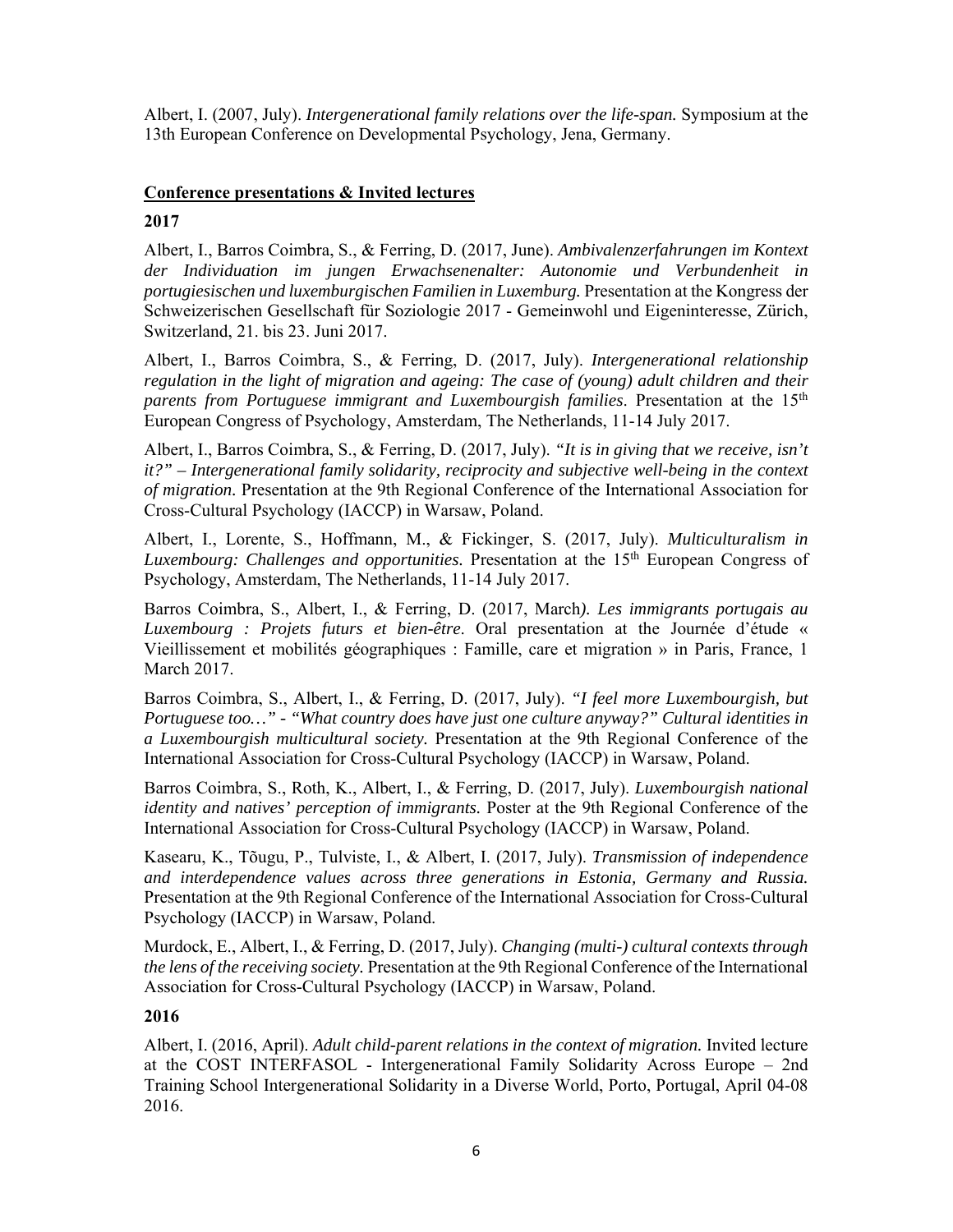Albert, I. (2016, May). *Intergenerational family relations over the life course.* Invited lecture at the COST INTERFASOL - Intergenerational Family Solidarity Across Europe - 3rd Training School, Milan, Italy, May 23-27 2016.

Albert, I., Barros Coimbra, S., & Ferring, D. (2016, February). *Past experiences, future expectations and subjective well-being of older Portuguese first generation migrants in Luxembourg.* Presentation at the International conference "Luso-luxemburguês? Recherches sur la migration portugaise au Luxembourg in Belval, Luxembourg, 19-20 February 2016.

Albert, I., Barros Coimbra, S., & Ferring, D. (2016, May). *Adult child-parent value similarity and the process of intergenerational value transmission revisited.* Presentation at the INTERFASOL Conference, Catholic University of Milan, Italy, May 26 2016.

Albert, I., Barros Coimbra, S., & Ferring, D. (2016, August). *"Always There to Always Care"? - Family cultures and intergenerational relationship regulation in Portuguese immigrant and Luxembourgish families.* Paper presented at the 23rd International Congress of the International Association for Cross-Cultural Psychology (IACCP) in Nagoya, Japan, July 30-August 3, 2016.

Albert, I., Barros Coimbra, S., & Ferring, D. (2016, September). *Actual and perceived similarities between adult children and their ageing parents in migrant compared to nonmigrant families in Luxembourg.* Paper presented at the 8th Congress of the European Society on Family Relations (ESFR) in Dortmund, Germany, August 31-September 3, 2016.

Barros Coimbra, S., Albert, I., & Ferring, D. (2016, February). *Les relations familiales entre générations : Comment sont-elles perçues par les jeunes adultes issus de familles migrantes portugaises au Luxembourg ?* Presentation at the International conference "Lusoluxemburguês? Recherches sur la migration portugaise au Luxembourg in Belval, Luxembourg, 19-20 February 2016.

Barros Coimbra, S., Albert, I., & Ferring, D. (2016, July). *It is better to give than to receive, isn't it? The effect of intergenerational family solidarity on subjective well-being.* Presentation at the 24th Biennial Meeting of the International Society for the Study of Behavioural Development in Vilnius, Lithuania, July 10-14, 2016.

Barros Coimbra, S., Albert, I., & Ferring, D. (2016, August). *Birds of feather flock together, or not? Similarities and dissimilarities in value profiles between emerging adults and their parents from native compared to migrant families.* Paper presented at the 23rd International Congress of the International Association for Cross-Cultural Psychology (IACCP) in Nagoya, Japan, July 30-August 3, 2016:

Barros Coimbra, S., Albert, I., & Ferring, D. (2016, September). *Ambivalences towards parents from the perspectives of young adult children: Effects of gender and culture.* Paper presented at the 8th Congress of the European Society on Family Relations (ESFR) in Dortmund, Germany, August 31-September 3, 2016.

Barros Coimbra, S., Albert, I., & Ferring, D. (2016, September). *Intergenerational dialogical interaction: The case of a Portuguese migrant family in Luxembourg.* Paper presented at the 9th International Conference on the Dialogical Self (ISDS – International society for Dialogical Science) in Lublin, Poland, 7-10 September 2016.

Ferring, D., & Albert, I. (2016, July). *Intergenerational family solidarity in the context of informal and formal care.* Presentation at the 24th Biennial Meeting of the International Society for the Study of Behavioural Development in Vilnius, Lithuania, July 10-14, 2016.

Lubiewska, K., Albert, I., Mayer, B., & Trommsdorff, G. (2016, August). *Relations between parenting and adolescents' attachment in diverse cultures.* Presentation at the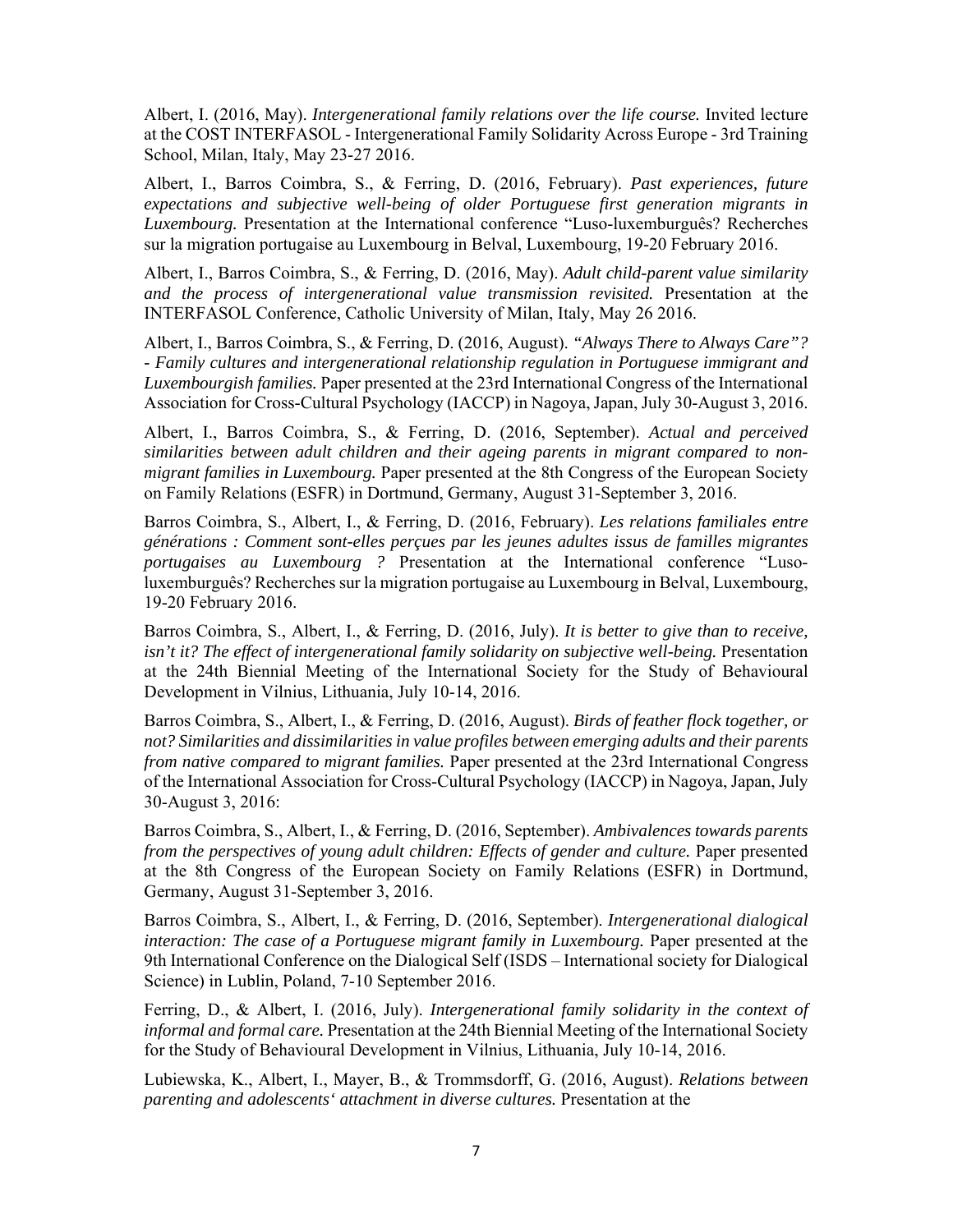## **2015**

Albert, I., Barros Coimbra, S., & Ferring, D. (2015, September). *Intergenerationale Wertetransmission im Akkulturationskontext: Ein Vergleich von in Luxemburg lebenden Eltern-Kind-Triaden im Erwachsenenalter.* Presentation at the 22. Fachgruppentagung Entwicklungspsychologie in Frankfurt, Deutschland, 31. August – 2. September 2015.

Albert, I., Barros Coimbra, S., Ferring, D., & Murdock, E. (2015, September). *Expectations of mutual support and care in the light of migration.* Presentation at the 17th European Conference on Developmental Psychology in Braga, Portugal, September 8-12, 2015.

Albert, I., Barros Coimbra, S., & Ferring, D. (2015, November). *Past experiences and future orientations of Portuguese immigrants in Luxembourg.* Presentation at the 68th Annual Scientific Meeting of the Gerontological Society of America in Orlando, Florida, USA, November 18-22, 2015.

Barros Coimbra, S., Albert, I., & Ferring, D. (2015, July). *Intercultural relations in a multicultural context.* Poster at the 9th Biennial Congress of the International Academy for Intercultural Research in Bergen, Norway, June 28-July 2, 2015.

Barros Coimbra, S., Albert, I., Murdock, E., & Ferring, D. (2015, July). *Multiculturalism of Portuguese older migrants and their adult children in Luxembourg.* Presentation at the 14th European Congress of Psychology in Milan, Italy, July 7-10, 2015.

Barros Coimbra, S., Albert, I., & Ferring, D. (2015, September). *Multikulturalismus in Luxemburg: Ein Vergleich von Luxemburgern und portugiesischen Migranten der ersten und zweiten Generation.* Poster at the 22. Fachgruppentagung Entwicklungspsychologie in Frankfurt, Deutschland, 31. August – 2. September 2015.

Barros Coimbra, S., Albert, I., & Ferring, D. (2015, September). *Multiculturalism and its effects on Portuguese Migrants living in Luxembourg.* Presentation at the 17th European Conference on Developmental Psychology in Braga, Portugal, September 8-12, 2015.

Barros Coimbra, S., Albert, I., & Ferring, D. (2015, November). *A cross-cultural comparison of subjective well-being: The case of Luxembourgish natives and their Portuguese migrant counterparts.* Poster at the 68th Annual Scientific Meeting of the Gerontological Society of America in Orlando, Florida, USA, November 18-22, 2015.

## **2014**

Albert, I., Barros Coimbra, S., & Ferring, D. (2014, July). *Intergenerational family relations in Luxembourg: Adult children and their ageing parents in migrant and non-migrant families.* Poster presented at the 22nd International Congress of the International Association for Cross-Cultural Psychology (IACCP) in Reims, France.

Albert, I., Barros Coimbra, S., & Ferring, D. (2014, September). *Regulation of intergenerational family relations between adult children and their ageing parents in the context of migration.* Paper to be presented at the 7<sup>th</sup> Congress of the European Society on Family Relations (ESFR**)** in Madrid, Spain.

Barros Coimbra, S., Albert, I., Ferring, D., & Azzi, A. (2014, July). *Acculturation strategies of young immigrants of Moroccan and Portuguese origin in Belgium: The perception of young Belgian natives.* Poster presented at the 22<sup>nd</sup> International Congress of the International Association for Cross-Cultural Psychology (IACCP) in Reims, France.

Barros Coimbra, S., Albert, I., & Ferring, D. (2014, August). *Intergenerational relations between older parents and their adult children: effects on subjective well-being.* Poster to be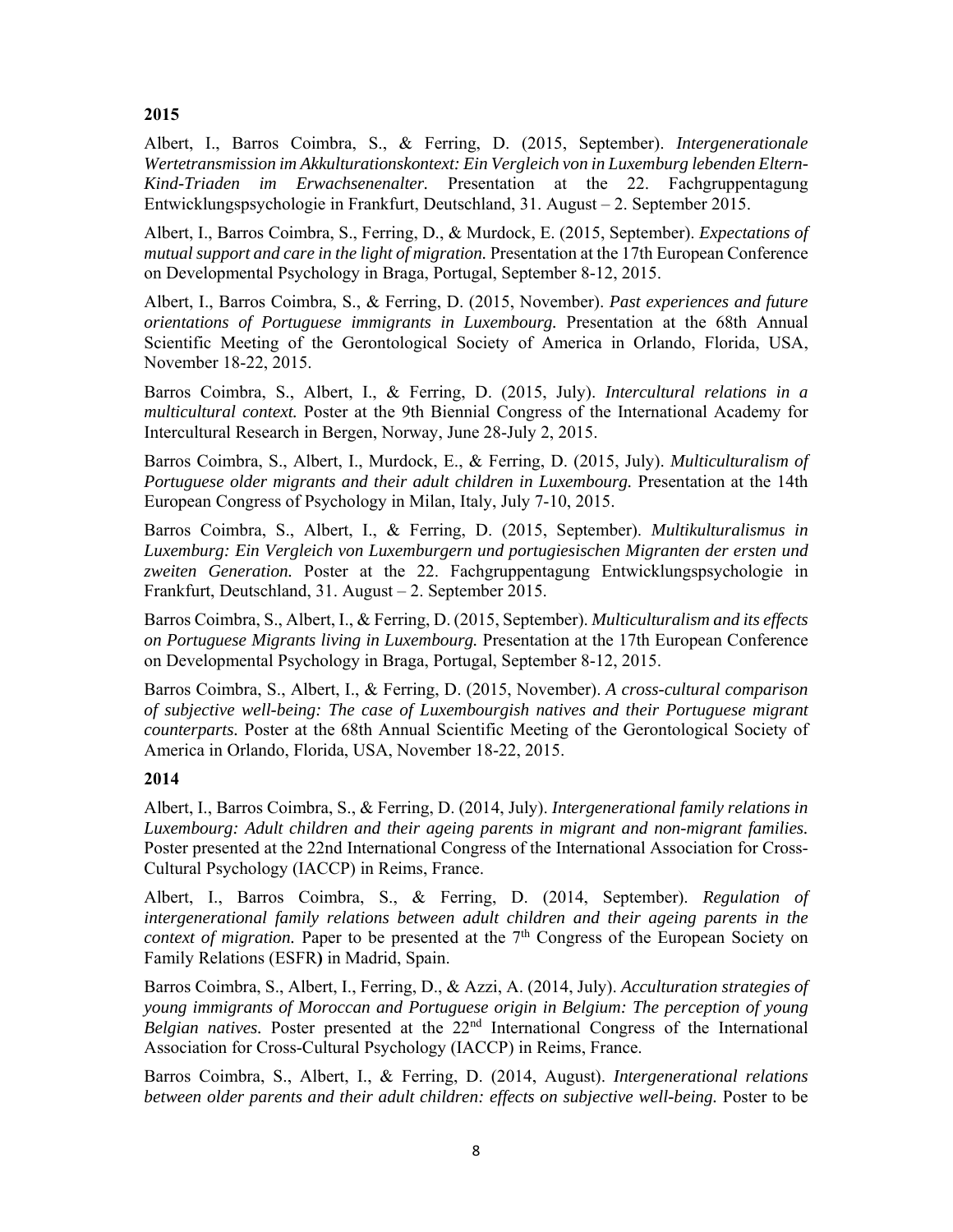presented at the 28th Conference of the European Health Psychology Society (EHPS) in Innsbruck, Austria.

Barros Coimbra, S., Albert, I., & Ferring, D. (2014, September). *Intergenerational relations between adult children and their older parents: A comparison between host nationals and Portuguese immigrants in Luxembourg.* Poster to be presented at the 7<sup>th</sup> Congress of the European Society on Family Relations (ESFR**)** in Madrid, Spain.

### **2013**

Albert, I., Ferring, D., & Friser, J.-P. (2013, July). *Attitudes towards ageing in elder care.* Paper presented at the 27th Conference of the European Health Psychology Society, 16th to 20th July, Bordeaux, France.

Albert, I., Ferring, D., & Valsiner, J. (2013, July). *Intergenerational relations in the light of migration and ageing.* Poster presented at the 27th Conference of the European Health Psychology Society, 16th to 20th July, Bordeaux, France.

Albert, I., & Ferring, D. (2013, September). *Ambivalence in child-parent relations and its correlates with perceived parenting in adolescence and emerging adulthood: Direct and indirect measurement.* Paper presented at the 16th European Conference on Developmental Psychology, September 3-7, Lausanne, Switzerland.

Albert, I. & Ferring, D. (2013, September). *Regulation von Eltern-Kind-Beziehungen im Jugendalter und die Rolle von familienbezogenen Selbstwirksamkeitsüberzeugungen.* Vortrag auf der 21. Fachgruppentagung Entwicklungspsychologie der DGPs, 9.-11. September 2013 in Saarbrücken, Deutschland.

Albert, I. (2013, September). *Ambivalenz in Eltern-Kind-Beziehungen im Jugendalter: Direkte und indirekte Messung.* Vortrag beim 4. Werkstattgespräch des Interdisziplinären Arbeitskreises Ambivalenz, 12.-14. September 2013, an der Westfälischen Wilhelms-Universität Münster, Deutschland.

## **2012**

Albert, I., & Ferring, D. (2012, August). *Patterns of perceived maternal and paternal parenting in adolescence and emerging adulthood: Similarity or complementarity?* Paper presented at the 13th Biennial Conference of the EARA (European Association for Research on Adolescence), Isle of Spetses, Greece.

Albert, I., & Ferring, D. (2012, September). *Intergenerationale Ambivalenz im Jugend- und jungen Erwachsenenalter – Eine entwicklungspsychologische Perspektive.* Vortrag beim 3. Werkstattgespräch "Ambivalenz", 19.-21. September, 2012, in Görlitz, Deutschland.

Albert, I., Trommsdorff, G., & Lubiewska, K. (2012, March). *Do mothers, grandmothers and adolescents in Germany and Poland differ in their ideas about having children or not? A closer look at the negative Value-of-Children and its further implications.* Paper presented at the Workshop on "Value of Children and Intergenerational Relations", March 29th-30th, 2012, Konstanz, Germany.

Ferring, D., Albert, I., & Boll, T. (2012, September). *Types of emotional relationship quality in families: Prevalence and links to support exchange between generations.* Paper presented at the 48. Kongress der Deutschen Gesellschaft für Psychologie, Bielefeld, Germany.

Friedlmeier, M., Albert, I., Trommsdorff, G., & Kagitcibasi, C. (2012, March). *Adolescents' relationship with maternal grandmothers in four cultures: The contribution of different types of intergenerational solidarity.* Paper presented at the Workshop on "Value of Children and Intergenerational Relations", March 29th-30th, 2012, Konstanz, Germany.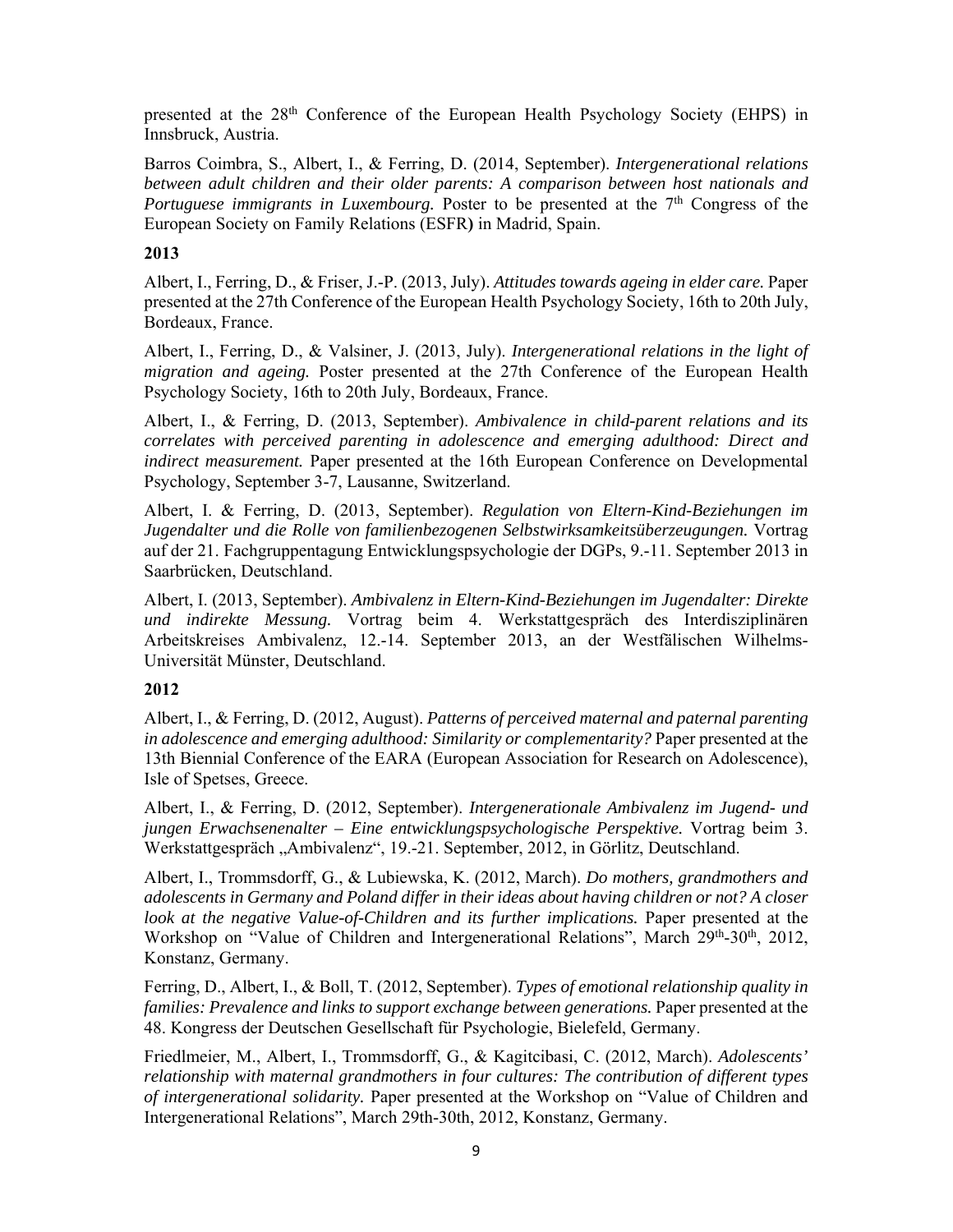# **2011**

Albert, I., Michels, T., & Ferring, D. (2011, July). *Acculturation of Portuguese immigrants in Luxembourg: Do value orientations of Portuguese and Luxembourgish mothers and daughters converge or diverge?* Paper presented at the IACCP Regional Conference, June 30-July 3, 2011, Istanbul, Turkey.

Albert, I. & Ferring, D. (2011, August). *Zur psychometrischen Abbildung und Erfassung von Ambivalenz in Generationenbeziehungen.* Vortrag beim 2. Werkstattgespräch "Ambivalenz", 11.-12. August 2011, Château de Schengen, Luxembourg.

Albert, I., Michels, T., & Ferring, D. (2011, August). *The role of gender in the intergenerational transmission of family values between mothers, fathers and adolescents.* Paper presented at the 15th European Conference on Developmental Psychology, August 23-27, 2011, Bergen, Norway.

Albert, I. & Ferring, D. (2011, September). *Ambivalenz in Eltern-Kind-Beziehungen im Jugendund jungen Erwachsenenalter: Welche Rolle spielt das elterliche Erziehungsverhalten?* Vortrag auf der 20. Fachgruppentagung Entwicklungspsychologie der DGPs, 12.-14. September 2011, Erfurt, Deutschland.

Albert, I. & Ferring, D. (2011, Oktober). Korrelate intergenerationaler familiärer Unterstützung im Erwachsenenalter. Beirag für das Symposium D. Ferring (Chair), *Psychosoziale Belastungen in der informallen Pflege und Betreuung älterer Menschen*. Symposium auf dem 13. Kongress der Deutschen Gesellschaft für Verhaltensmedizin und Verhaltensmodifikation, 29.9.-1.10.2011, Luxembourg.

Friedlmeier, M., Albert, I., & Trommsdorff, G. (2011, July). Grandmother-grandchild relationships and the role of the middle generation: A cross-cultural perspective. In B. Mayer & I. Albert (Chairs), *Family values and intergenerational relationships across cultures: Perspectives from the Value-of-Children study.* Symposium at the IACCP Regional Conference, June 30-July 3, 2011, Istanbul, Turkey.

## **2010**

Albert, I., Michels, T., & Ferring, D. (2010, May). *Perceived parenting and ambivalence in parent-child relations in adolescence and emerging adulthood.* Paper presented at the XIIth EARA Conference, May 12-15, 2010, Vilnius, Lithuania.

Albert, I., Michels, T., & Ferring, D. (2010, October). Intergenerational value transmission within the family and the role of emotions. In D. Barni & S. Ranieri (Chairs), *Intergenerational transmission of values: The role of family relationships and social context.* Symposium at the 5th Congress of the European Society of Family Relations, 29 September- 2 October 2010, Milan, Italy.

Albert, I., Michels, T., & Ferring, D. (2010, November). *Patterns of emotional relations and intergenerational support in families: a three-generation perspective.* Paper presented at the 63rd Annual Scientific Meeting of the Gerontological Society of America (GSA), New Orleans, USA.

Leist, A. K., Albert, I., & Ferring, D. (2010, September). *Activities and their associations with state and trait components of well-being in old age.* Paper presented at the 2. Gemeinsamer Kongress der DGGG und der SGG, Berlin, Germany.

## **2009**

Albert, I., Michels, T., Ferring, D., & Boll, T. (2009, June). *Intergenerational solidarity and value transmission: Results from the INTERGEN study.* Paper presented at the Workshop on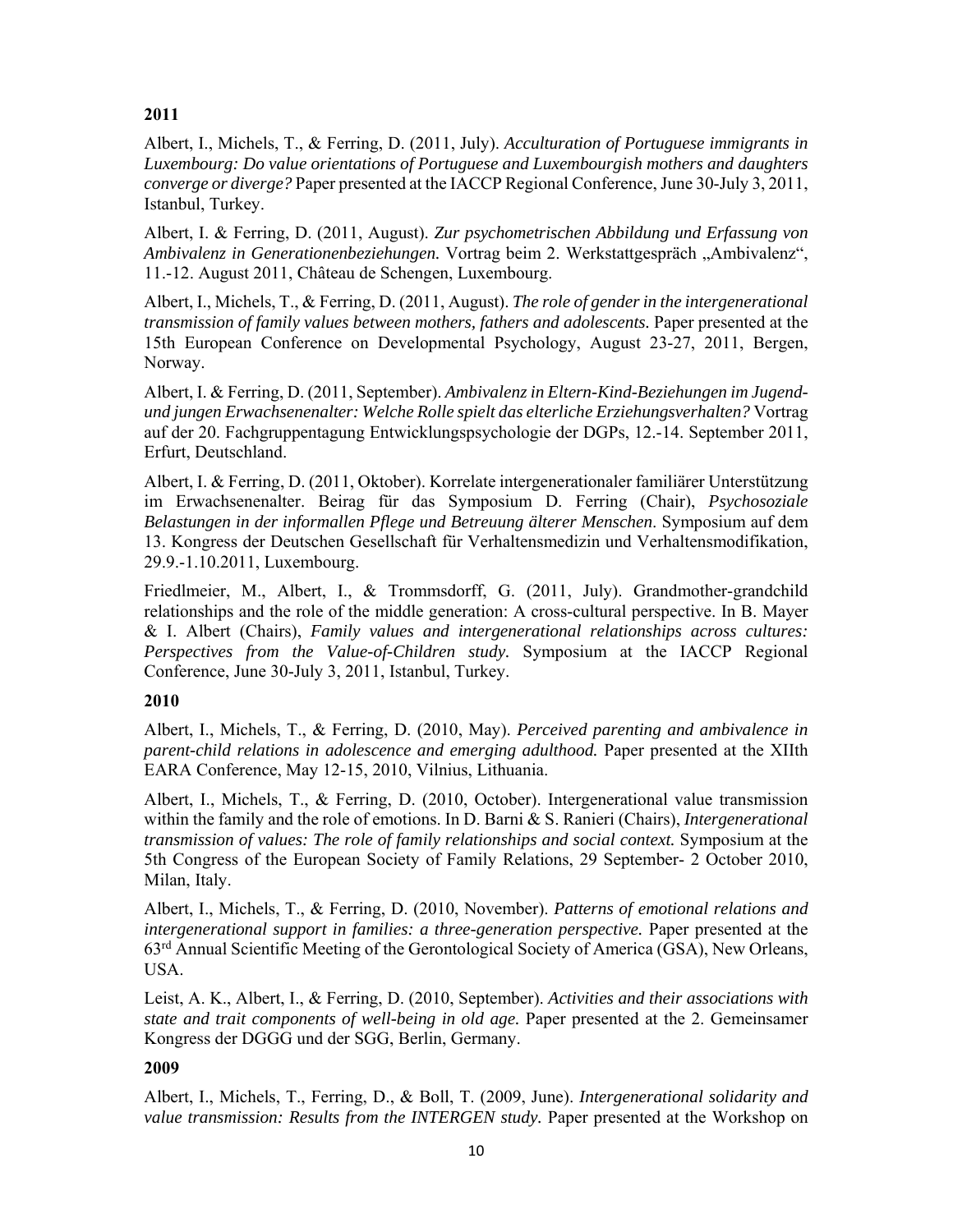"Intergenerational relations – Society, family and individual perspectives", University of Luxembourg, Luxembourg.

Albert, I., Ferring, D., & Michels, T., (2009, July). *Forever Young: On the relation between subjective and objective age.* Paper presented at the 19th IAGG World Congress of Gerontology and Geriatrics, Paris, France.

Albert, I., Michels, T., & Ferring, D. (2009, August). Patterns of intergenerational support and reciprocity in Luxembourg. In D. Ferring & H. Hurme (Chairs), *Reciprocity of family support and well-being in old age.* Symposium at the XIV European Conference on Developmental Psychology in Vilnius, Lithuania.

Albert, I., Michels, T. & Ferring, D. (2009, September). *Zur Vorhersage intergenerationeller Ambivalenz in Familienbeziehungen: Die Rolle von gegenseitiger Unterstützung und Familiennormen.* Poster presented at the 12. Tagung der Fachgruppe Sozialpsychologie, Walferdange, Luxembourg.

Albert, I., Michels, T., Ferring, D. & Boll, T. (2009, September). *Intergenerationale Transmission von Familienwerten im Akkulturationskontext: Ein Vergleich luxemburgischer und portugiesischer Familien in Luxemburg*. Paper presented at the 19. Tagung der Fachgruppe Entwicklungspsychologie DGPs, Hildesheim, Germany.

Ferring, D., Albert, I., & Michels, T. (2009, November). "Still an optimist...": Future time perspective, residual lifetime, and optimism in old age. In M. K. Diehl (Chair), *Awareness of age-related change: Examination of a promising concept*. Symposium at the 62nd Annual Scientific Meeting of the Gerontological Society of America (GSA), Atlanta, USA.

Gunzenhauser, C., Albert, I., Mayer, B. & Trommsdorff, G. (2009, September). *Intergenerationale Wertetransmission im kulturellen Kontext: Der Einfluss kultureller Normen.*  Paper presented at the 19. Tagung der Fachgruppe Entwicklungspsychologie DGPs, Hildesheim, Germany.

Michels, T., Albert, I., Ferring, D., & Boll, T. (2009, June). *Conceptualizing and measuring intergenerational ambivalence in parent-child relations: Psychometric properties of a questionnaire for direct assessment*. Paper presented at the Workshop on "Intergenerational relations – Society, family and individual perspectives", University of Luxembourg, Luxembourg.

Michels, T., Albert, I., & Ferring, D. (2009, August). To give is better than to receive – Reciprocity in parent-child relations in later life. In D. Ferring & H. Hurme (Chairs), *Reciprocity of family support and well-being in old age.* Symposium at the XIV European Conference on Developmental Psychology in Vilnius, Lithuania. Developmental Psychology in Vilnius, Lithuania.

Michels, T., Albert, I. & Ferring, D. (2009, September). *Zur Messung psychologischer Ambivalenz in Eltern-Kind Beziehungen: Entwicklung und psychometrische Überprüfung eines diagnostischen Instrumentes zur direkten Konstruktabbildung.* Paper presented at the 19. Tagung der Fachgruppe Entwicklungspsychologie DGPs, Hildesheim, Germany.

Michels, T., Ries, T., Albert, I., Boll, T., & Ferring, D. (2009, July). *Informal care-giving for the elderly in Luxembourg: Results from the CARE-Project.* Poster presented at the 19th IAGG World Congress of Gerontology and Geriatrics, Paris, France.

**2008**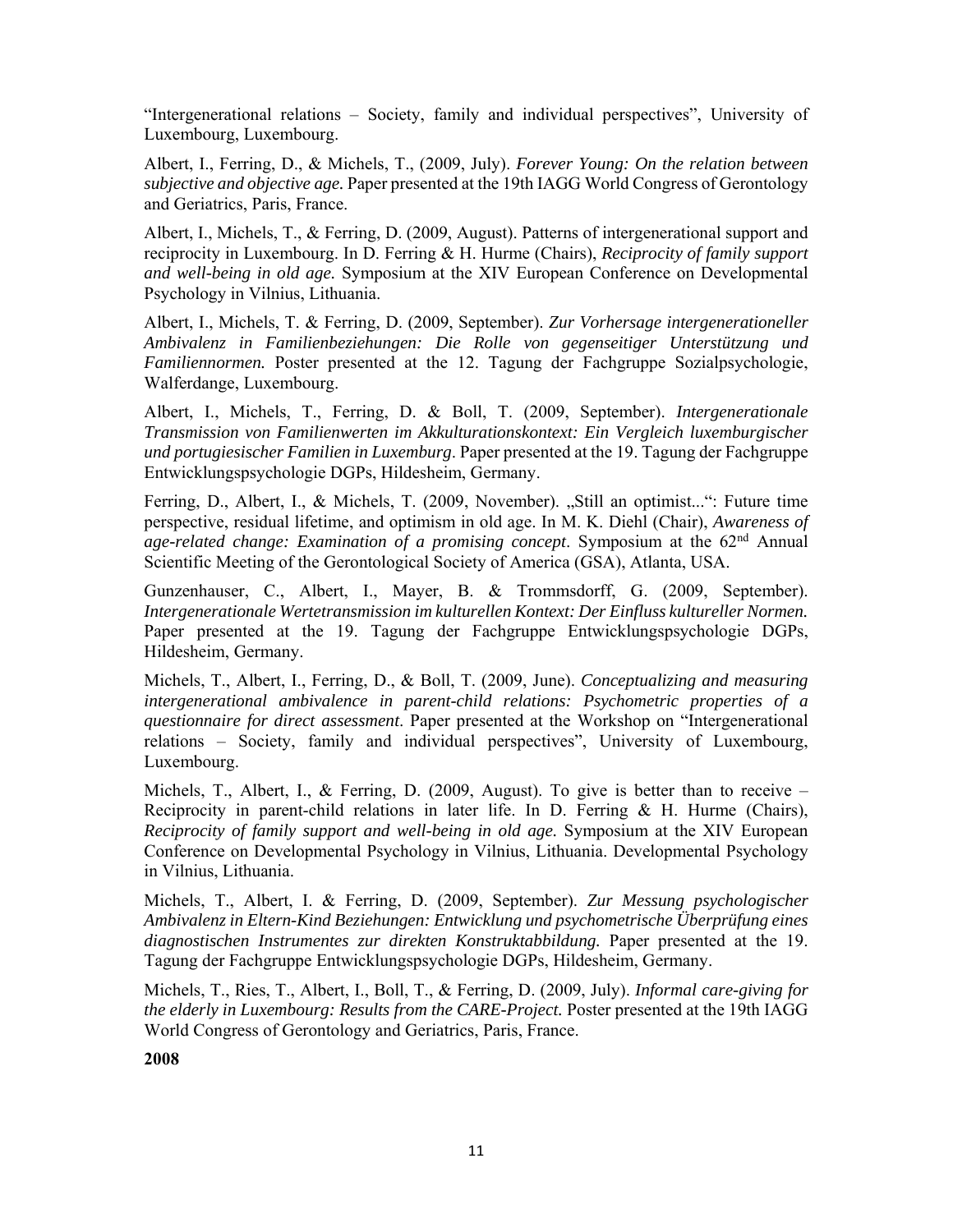Albert, I. (2008, March). *Intergenerational family relations and transmission of values.* Paper presented at the 1. Workshop on "Intergenerational relations in ageing societies: Emerging Topics in Europe", University of Luxembourg, Luxembourg.

Albert, I., Ferring, D., & Perrig-Chiello, P. (2008, October). *Regulation of subjective well-being in the elderly.* Paper presented at the Workshop "Well-being of the elderly", ESF Forward Looks project "Ageing, Health and Pensions in Europe", Lausanne, Switzerland.

Albert, I., Klemenz, C., & Trommsdorff, G. (2008, July). Adolescent future orientation and the role of maternal parenting: A German-Turkish comparison. In G. Trommsdorff & C. Kagitcibasi (Chairs), *Cultural patterns of family relationships and value orientations.* Symposium at the XXIX International Congress of Psychology (ICP), Berlin, Germany.

Albert, I., Mayer, B., & Zheng, G. (2008, May). *Introduction to the workshop "Value of Children and Intergenerational Relations: European and Asian Perspectives"*, in the framework of the annual Asia-Europe Workshop Series 2007/2008 funded by the European Alliance for Asian Studies and the Asia-Europe Foundation, Konstanz, Germany.

Albert, I., Michels, T., & Ferring, D. (2008, April). *Patterns of emotions in grandparentgrandchild relations. Solidarity, conflict, or ambivalence?* Poster at the Oxford Institute of Ageing Spring School 'The Multi-Disciplinary Toolkit for Global Ageing Research', Oxford, UK.

Albert, I., Michels, T., & Ferring, D. (2008, May). Conflicts and ambivalence in parent-childrelations in late adolescence. In S. Ranieri (Convenor), *Family relationships in adolescence: an intergenerational perspective.* Symposium at the XIth EARA (European Association for Research on Adolescence) Conference, Turin, Italy.

Albert, I., Michels, T., & Ferring, D. (2008, July). Assessing responsibilities for elder care within families. In I. Albert & D. Ferring (Chairs), *Regulation of relationships within families.*  Symposium at the 20th Biennial ISSBD Meeting, Würzburg, Germany.

Albert, I., Michels, T., & Ferring, D. (2008, December). *Value orientations and solidarity in intergenerational family relations.* Invited talk at the Colloquia Psychologica, Seminario internazionale; Athenaeum Center for Family Studies and Research - Catholic University of Milan, Milan, Italy.

Albert, I., Ries, T., Michels, T., & Ferring, D. (2008, September). *Transmission of family values and intergenerational solidarity in Luxembourg.* Paper presented at the 4th Congress of the European Society of Family Relations, Jyväskylä, Finland.

Michels, T., Albert, I., & Ferring, D. (2008, July). Grandparental relationships, received support, and attributions of support motives: the perspectives of adolescents. In H. Hurme & D. Ferring (Chairs), *Variety in grandparent- grandchild relations in Europe.* Symposium at the 20th Biennial ISSBD Meeting, Würzburg, Germany.

Michels, T., Albert, I., Ferring, D., & Boll, T. (2008, May). *Patterns of Relationship Quality in Families: On the concept of Psychological Ambivalence in Parental and Grandparental Relations.* Paper at the Workshop: "Value of Children and Intergenerational Relations: European and Asian Perspectives", Konstanz, Germany.

Michels, T., Albert, I., Ferring, D., & Donven, N. (2008, July). *Network structures, perceived support exchange, and life appraisal: A comparison of home dwelling elderly and nursing home residents.* Paper at the XXIX International Congress of Psychology, Berlin, Germany.